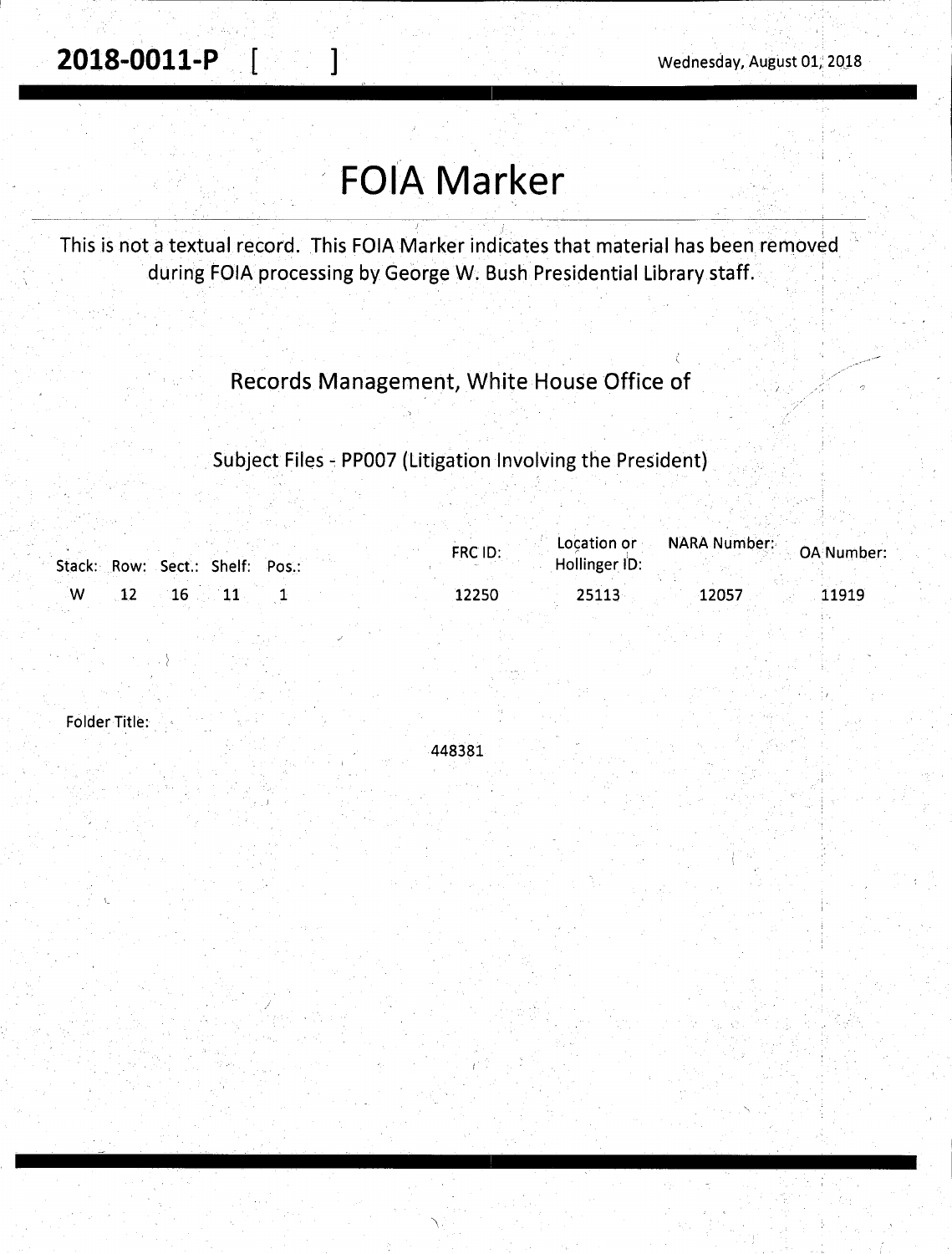May13, 2003

 $17000/$ f>/JfX)1

 $\ddot{\phantom{1}}$ I

#### MEMORANDUM FOR:

FROM:

BRETT KAVANAUGH ASSOCIATE COUNSEL

TERRY GOOD TERRY GOOD *SLOOP* 

RE:

#### SUBPOENA FROM THE SUPERIOR COURT OF THE DISTRICT OF COLUMBIA

The Office of Records Management, with the assistance of the Office of the Chief Information,! Officer, has searched and compiled two listings relevant to the request of Perham Gorgji, the· Attorney for the Government, in the case of the United States vs. Edwardo Ramos, which is assigned the case number M591-03.

This information was abstracted from the Worker and Visitor Entrance System (WAVES) data base of the United States Secret Service.

The Subpoena requests a. flist of individuals authorized for entry at the White House on January 24, 2003." One of the two lists responds to this demand. It contains information about the people who were cleared into the Complex on January 24, 2003, as either visitors, workers, or members of the Press Corps. It does not include staff. It is arranged alphabetically by last name and includes the following additional information in columns, reading from left to right, first name, middle initial, date of birth, Social Security number, USSS identifying number, USSS badge number; access type (visitor, worker, press), time of arrival, USSS post of arrival, time of departure; USSS post of departure, date appointment was made, date and time of appointment, and date and time: of departure. No one with the surname "RAMOS" appears in this listing.

The second list contains the names of people surnamed "RAMOS" who were cleared in to the Complex for all days in January, 2003. No "EDWARDO's" appear on this list. This information was pulled from the same data base as the first list. Given the much smaller number . of people, it was possible to include more of the fields in this list. '

It should be emphasized that the Office of Records Management merely performs a custodial role for this information. Questions regarding the design, the completeness and the accuracy of the data should be addressed to the USSS, having designed and maintained the system.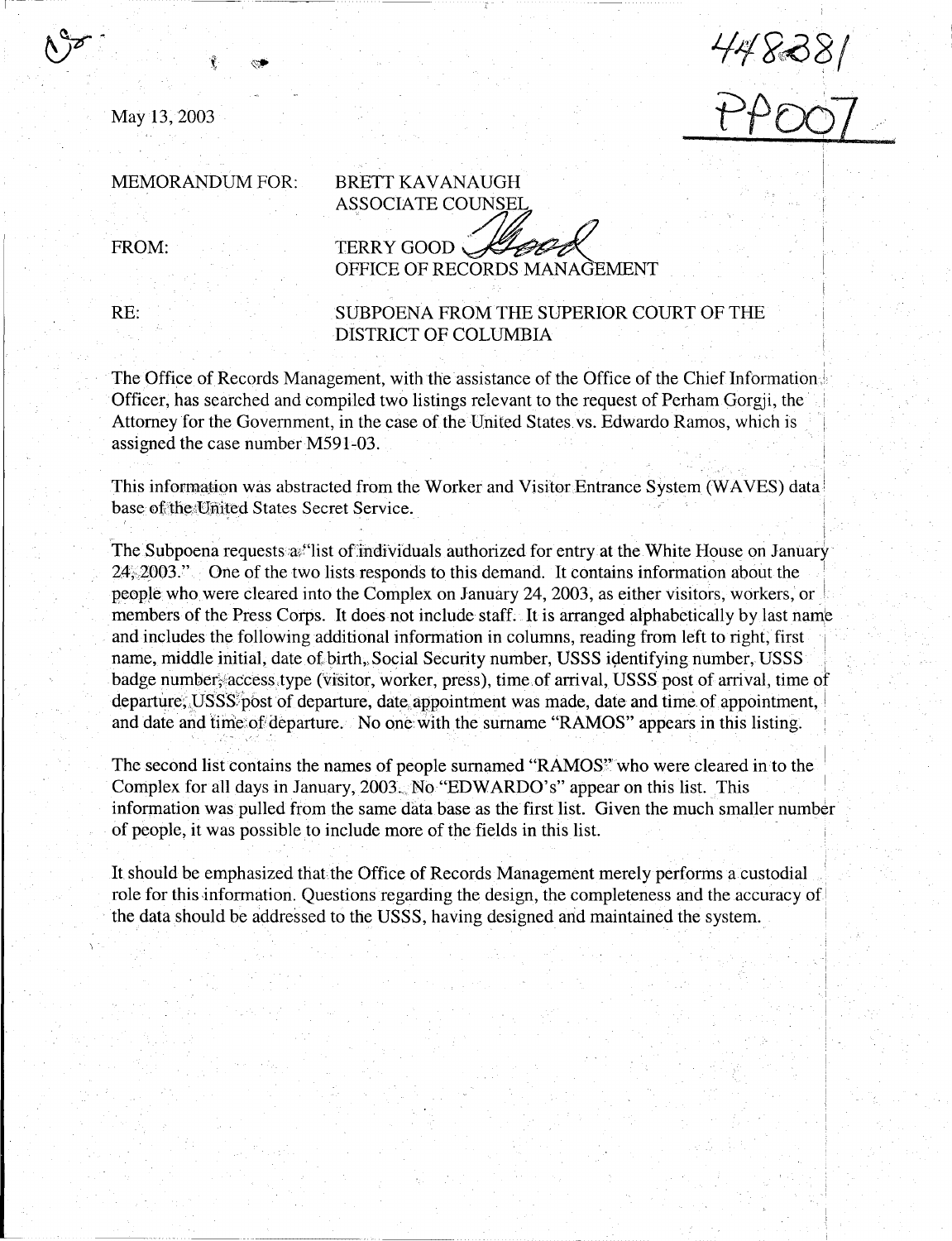| ישט∠−בטיט<br>ユー・ーン<br>UU MITUNILI U ULLIUL                                                                                                                                                         | ان و پارل باب<br>1.02102                                                                                                 |
|----------------------------------------------------------------------------------------------------------------------------------------------------------------------------------------------------|--------------------------------------------------------------------------------------------------------------------------|
|                                                                                                                                                                                                    | Superior Court of the District of Columbia<br><b>CRIMINAL DIVISION</b><br><b>SUBPOENA</b>                                |
| UNITED STATES                                                                                                                                                                                      |                                                                                                                          |
| VS.                                                                                                                                                                                                | Case No. M591-03                                                                                                         |
| <b>EDWARDO RAMOS</b>                                                                                                                                                                               |                                                                                                                          |
| To: Terry Goode - White House Office Records Manager                                                                                                                                               |                                                                                                                          |
|                                                                                                                                                                                                    |                                                                                                                          |
| YOU ARE HEREBY COMMANDED:                                                                                                                                                                          |                                                                                                                          |
|                                                                                                                                                                                                    | To appear before the Criminal Division Courtroom 219 of the Superior Court of the District of Columbia,                  |
| 500 Indiana Avenue, N.W. Washington, D.C., on the 14th day of MAY, 2003, at 8:45 a.m. as a                                                                                                         |                                                                                                                          |
| witness for                                                                                                                                                                                        |                                                                                                                          |
| TRIAL                                                                                                                                                                                              |                                                                                                                          |
| and do not depart from the Court without leave thereof.<br>day of MAY<br>said Court this<br>2003<br>$-13$                                                                                          | WITNESS, the Honorable Chief Judge of the Superior Court of the District of Columbia, and the seal of<br>Clerk, Seperior |
| District<br>Officer in Charge<br>PERHAM GORJI<br>Attorney for Government/Defendant<br>Phone No. 202-353-9848                                                                                       | of the I                                                                                                                 |
| Authorization as required by D.C. Code § 14-307 and Brown v. U.S., 567 A. 2d 426 (D.C. 1989), is hereby                                                                                            |                                                                                                                          |
| given for issuance of subpoena for medical records.                                                                                                                                                |                                                                                                                          |
|                                                                                                                                                                                                    | Date<br>Judge                                                                                                            |
| RETURN ON THIS SUBPOENA IS REQUIRED ON OR BEFORE THIS DATE:                                                                                                                                        |                                                                                                                          |
| O I hereby certify that I have personally served, or have executed as shown in "REMARKS," the above<br>subpoena on the individual at the address below.                                            |                                                                                                                          |
| Name and Title of Individual Served                                                                                                                                                                | Address (If different than shown above)                                                                                  |
|                                                                                                                                                                                                    |                                                                                                                          |
| $\Box$ I hereby certify that, after diligent investigation, I am unable to locate the individuals, company,<br>corporation, etc., named in above subpoena for the reason(s) as shown in "REMARKS". |                                                                                                                          |
| Date(s) of Endeavor                                                                                                                                                                                | Date and Time of Service                                                                                                 |
|                                                                                                                                                                                                    |                                                                                                                          |
| <b>REMARKS</b>                                                                                                                                                                                     | Signature of Title of Server                                                                                             |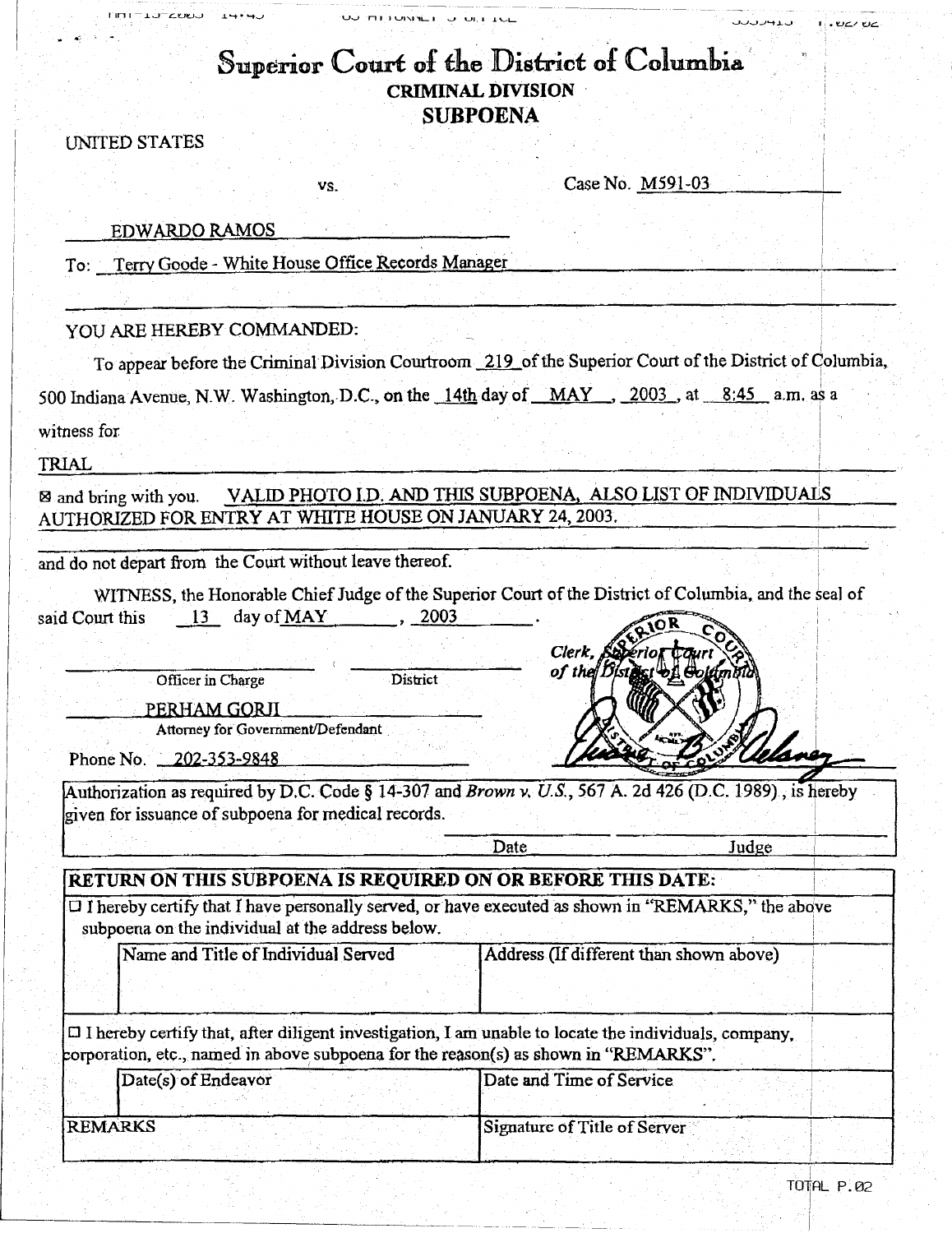US HILLET SUFFICE

ט גי טב

I i



FINT-LO-ZOOD

 $14 - 45$ 

U.S. Department of Justice and Allen and Allen and Allen and Allen and Allen and Allen and Allen and Allen and United States Attorney

*Juc1iclary Center 555 Fourth St. N. W. Washington, D.C. 20530* 



| To:         | Terry Goode - White House Office<br>Records Manager |  | From:  | Perham Gorji- AUSA |  |  |  |  |
|-------------|-----------------------------------------------------|--|--------|--------------------|--|--|--|--|
| Fax:        | 202-456-2129                                        |  | Phone: | 202-353-9848       |  |  |  |  |
| Date:       | May 13, 2003                                        |  |        |                    |  |  |  |  |
| Re:         | Emergency Subpoena, M591-03, Trial Date: 5-14-03    |  |        |                    |  |  |  |  |
| $Page(s)$ : | 2, including cover                                  |  |        |                    |  |  |  |  |

COMMENTS:

### U.S. ATTORNEY FACSIMILE COMMUNICATION